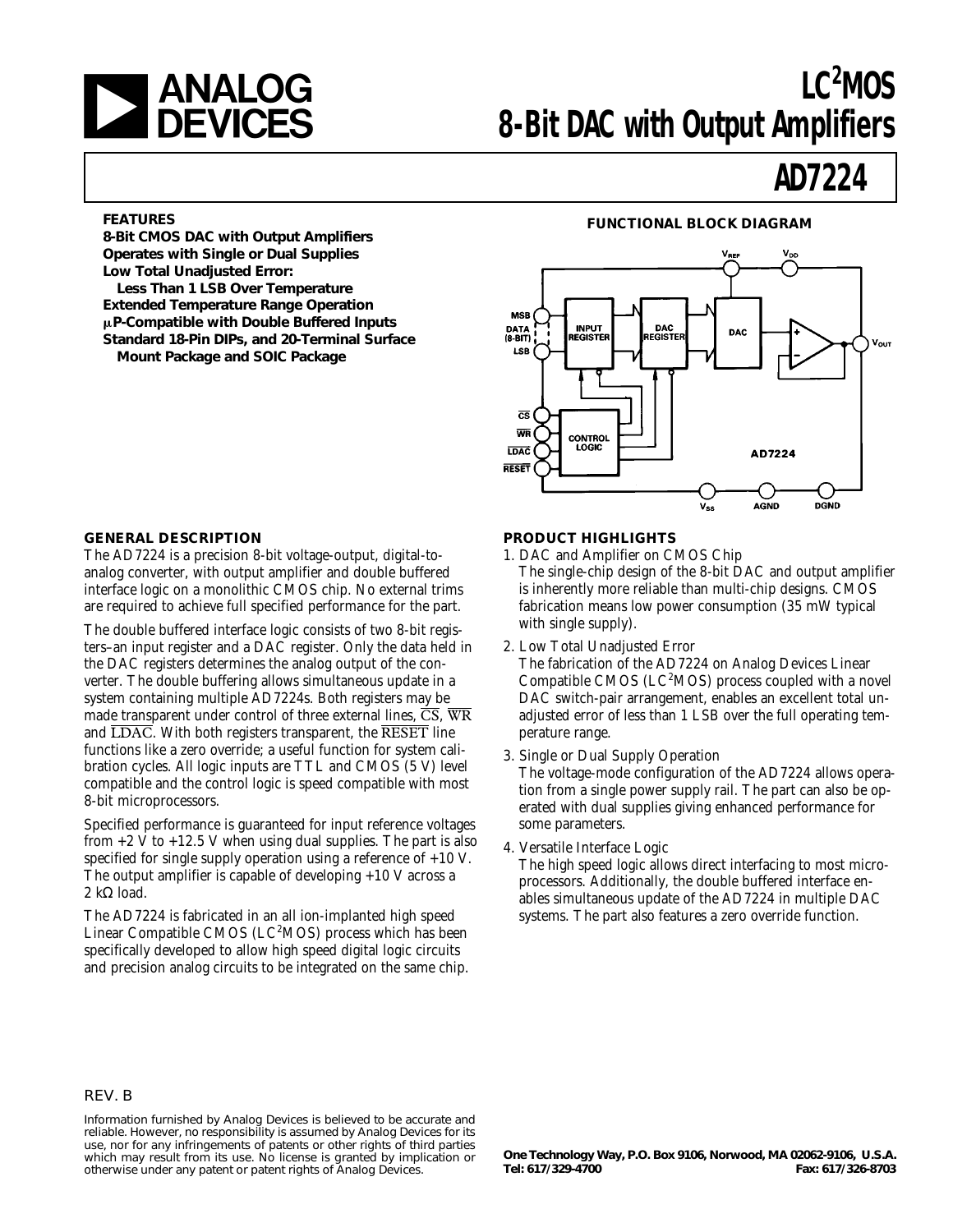# **AD7224–SPECIFICATIONS**

**DUAL SUPPLY** (V<sub>DD</sub> = 11.4 V to 16.5 V, V<sub>SS</sub> = -5 V  $\pm$  10%; AGND = DGND = 0 V; V<sub>REF</sub> = +2 V to (V<sub>DD</sub> – 4 V)<sup>1</sup> unless otherwise noted.<br>**DUAL SUPPLY** All specifications T<sub>MIN</sub> to T<sub>MAX</sub> unless otherwise noted.)

| Parameter                                                                                                                                                                                                                                                        | <b>K, B, T</b><br>Versions <sup>2</sup>                    | L, C, U<br>Versions <sup>2</sup>                                          | <b>Units</b>                                                                                                    | <b>Conditions/Comments</b>                                                                                                                                  |
|------------------------------------------------------------------------------------------------------------------------------------------------------------------------------------------------------------------------------------------------------------------|------------------------------------------------------------|---------------------------------------------------------------------------|-----------------------------------------------------------------------------------------------------------------|-------------------------------------------------------------------------------------------------------------------------------------------------------------|
| STATIC PERFORMANCE<br>Resolution<br><b>Total Unadjusted Error</b><br><b>Relative Accuracy</b><br><b>Differential Nonlinearity</b><br><b>Full-Scale Error</b><br>Full-Scale Temperature Coefficient<br>Zero Code Error<br>Zero Code Error Temperature Coefficient | 8<br>$\pm 2$<br>±1<br>±1<br>$\pm 3/2$<br>±20<br>±30<br>±50 | 8<br>$\pm 1$<br>$\pm 1/2$<br>$\pm 1$<br>$\pm 1$<br>±20<br>$\pm 20$<br>±30 | <b>Bits</b><br>LSB max<br>LSB max<br>LSB max<br>LSB max<br>$ppm$ <sup>o</sup> C max<br>mV max<br>$\mu$ V/°C typ | $V_{DD}$ = +15 V ± 5%, $V_{REF}$ = +10 V<br><b>Guaranteed Monotonic</b><br>$V_{DD}$ = 14 V to 16.5 V, $V_{REF}$ = +10 V                                     |
| <b>REFERENCE INPUT</b><br>Voltage Range<br><b>Input Resistance</b><br>Input Capacitance <sup>3</sup>                                                                                                                                                             | 2 to $(V_{DD} - 4)$<br>8<br>100                            | 2 to $(V_{DD} - 4)$<br>8<br>100                                           | V min to V max<br>$k\Omega$ min<br>pF max                                                                       | Occurs when DAC is loaded with all 1s.                                                                                                                      |
| <b>DIGITAL INPUTS</b><br>Input High Voltage, VINH<br>Input Low Voltage, V <sub>INL</sub><br><b>Input Leakage Current</b><br>Input Capacitance <sup>3</sup><br><b>Input Coding</b>                                                                                | 2.4<br>0.8<br>$\pm 1$<br>8<br><b>Binary</b>                | 2.4<br>0.8<br>$\pm 1$<br>8<br>Binary                                      | V min<br>V max<br>µA max<br>pF max                                                                              | $V_{IN} = 0$ V or $V_{DD}$                                                                                                                                  |
| DYNAMIC PERFORMANCE<br>Voltage Output Slew Rate <sup>3</sup><br>Voltage Output Settling Time <sup>3</sup><br>Positive Full-Scale Change<br>Negative Full-Scale Change<br>Digital Feedthrough<br>Minimum Load Resistance                                          | 2.5<br>5<br>7<br>50<br>2                                   | 2.5<br>$\bf 5$<br>7<br>50<br>2                                            | $V/\mu s$ min<br>us max<br>µs max<br>nV secs typ<br>$k\Omega$ min                                               | $V_{REF}$ = +10 V; Settling Time to $\pm$ 1/2 LSB<br>$V_{REF}$ = +10 V; Settling Time to $\pm$ 1/2 LSB<br>$V_{REF} = 0 V$<br>$V_{\text{OUT}} = +10 V$       |
| <b>POWER SUPPLIES</b><br>$V_{DD}$ Range<br>V <sub>SS</sub> Range                                                                                                                                                                                                 | 11.4/16.5<br>4.5/5.5                                       | 11.4/16.5<br>4.5/5.5                                                      | V min/V max<br>V min/V max                                                                                      | For Specified Performance<br>For Specified Performance                                                                                                      |
| $I_{DD}$<br>@ 25°C<br>$T_{MIN}$ to $T_{MAX}$<br>$I_{SS}$<br>@ 25°C                                                                                                                                                                                               | 4<br>$\boldsymbol{6}$<br>3                                 | 4<br>$\boldsymbol{6}$<br>3                                                | mA max<br>mA max<br>mA max                                                                                      | Outputs Unloaded; $V_{IN} = V_{INL}$ or $V_{INH}$<br>Outputs Unloaded; $V_{IN} = V_{INL}$ or $V_{INH}$<br>Outputs Unloaded; $V_{IN} = V_{INL}$ or $V_{INH}$ |
| $T_{MIN}$ to $T_{MAX}$<br>SWITCHING CHARACTERISTICS <sup>3, 4</sup>                                                                                                                                                                                              | $\overline{5}$                                             | $\overline{5}$                                                            | mA max                                                                                                          | Outputs Unloaded; $V_{IN} = V_{INL}$ or $V_{INH}$                                                                                                           |
| $t_1$<br>@ 25°C<br>$TMIN$ to $TMAX$<br>$t_2$<br>@ $25^{\circ}$ C                                                                                                                                                                                                 | 90<br>90<br>90                                             | 90<br>90<br>90                                                            | ns min<br>ns min<br>ns min                                                                                      | Chip Select/Load DAC Pulse Width<br>Write/Reset Pulse Width                                                                                                 |
| $T_{MIN}$ to $T_{MAX}$<br>$t_3$<br>@ 25°C<br>$T_{MIN}$ to $T_{MAX}$                                                                                                                                                                                              | 90<br>0<br>0                                               | $90\,$<br>0<br>0                                                          | ns min<br>ns min<br>ns min                                                                                      | Chip Select/Load DAC to Write Setup Time                                                                                                                    |
| t <sub>4</sub><br>@ 25°C<br>$T_{MIN}$ to $T_{MAX}$                                                                                                                                                                                                               | 0<br>0                                                     | 0<br>0                                                                    | ns min<br>ns min                                                                                                | Chip Select/Load DAC to Write Hold Time                                                                                                                     |
| t5<br>@ $25^{\circ}$ C<br>$TMIN$ to $TMAX$<br>$t_6$                                                                                                                                                                                                              | 90<br>90                                                   | 90<br>90                                                                  | ns min<br>ns min                                                                                                | Data Valid to Write Setup Time                                                                                                                              |
| @ 25°C<br>$T_{MIN}$ to $T_{MAX}$                                                                                                                                                                                                                                 | 10<br>10                                                   | 10<br>10                                                                  | ns min<br>ns min                                                                                                | Data Valid to Write Hold Time                                                                                                                               |

NOTES

<sup>1</sup>Maximum possible reference voltage.<br><sup>2</sup>Temperature ranges are as follows:

K, L Versions: –40°C to +85°C

B, C Versions: –40°C to +85°C

T, U Versions: –55°C to +125°C

3 Sample Tested at 25°C by Product Assurance to ensure compliance. 4 Switching characteristics apply for single and dual supply operation.

Specifications subject to change without notice.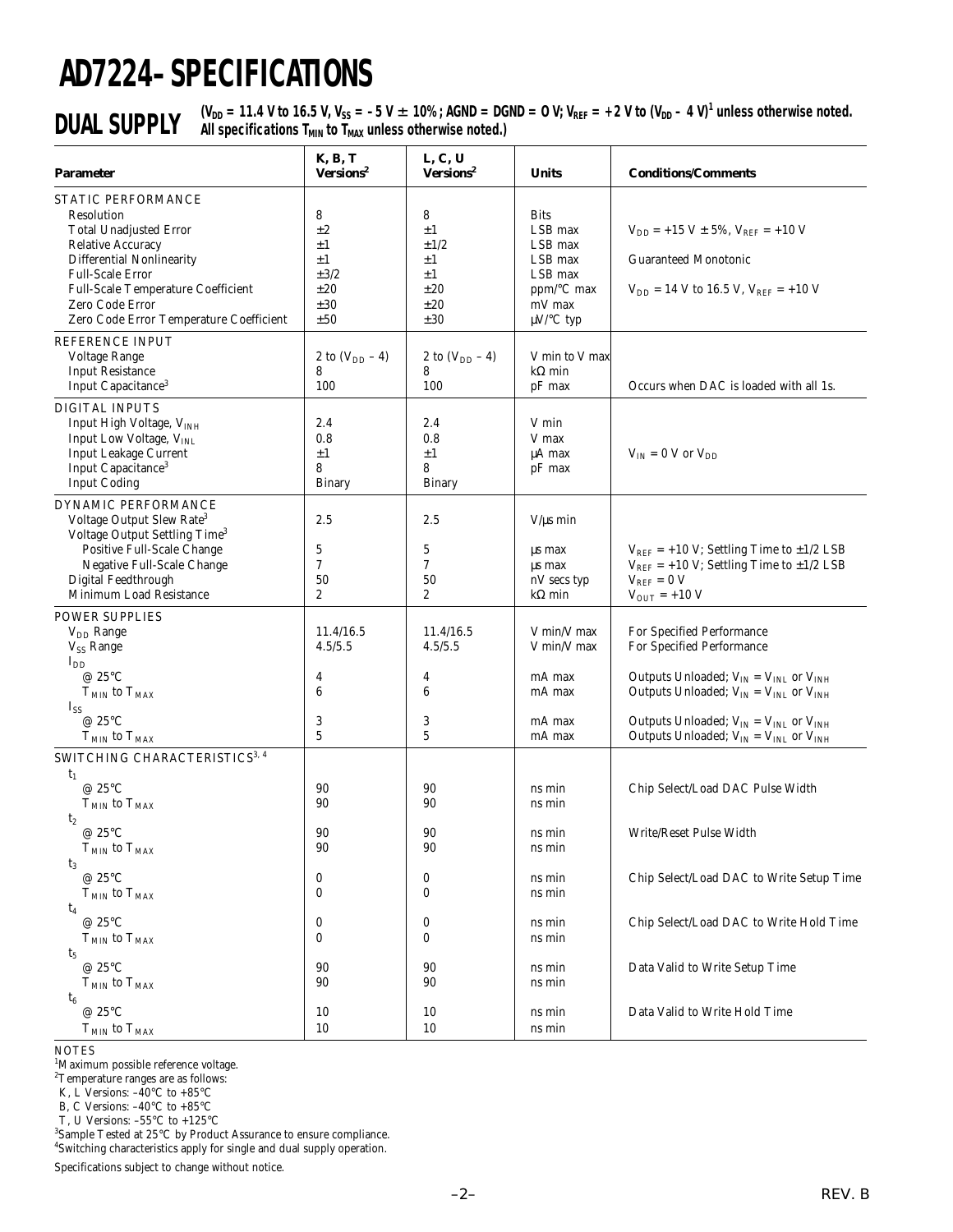# **SINGLE SUPPLY**  $\begin{array}{l} (V_{DD} = +15 \text{ V} \pm 5\%; V_{SS} = \text{AGND} = \text{DGND} = 0 \text{ V}; V_{REF} = +10 \text{ V}^1 \text{ unless otherwise noted.} \end{array}$ **All specifications TMIN to TMAX unless otherwise noted.)**

| <b>Parameter</b>                                                                                                                                                                                                                     | <b>K, B, T</b><br>Versions <sup>2</sup>               | L, C, U<br>Versions <sup>2</sup>                           | <b>Units</b>                                                      | <b>Conditions/Comments</b>                                                                                                          |
|--------------------------------------------------------------------------------------------------------------------------------------------------------------------------------------------------------------------------------------|-------------------------------------------------------|------------------------------------------------------------|-------------------------------------------------------------------|-------------------------------------------------------------------------------------------------------------------------------------|
| STATIC PERFORMANCE<br>Resolution<br><b>Total Unadjusted Error</b><br><b>Differential Nonlinearity</b>                                                                                                                                | 8<br>$\pm 2$<br>$\pm 1$                               | 8<br>$\pm 2$<br>$\pm 1$                                    | <b>Bits</b><br>LSB max<br>LSB max                                 | <b>Guaranteed Monotonic</b>                                                                                                         |
| REFERENCE INPUT<br><b>Input Resistance</b><br>Input Capacitance <sup>3</sup>                                                                                                                                                         | 8<br>100                                              | 8<br>100                                                   | $k\Omega$ min<br>pF max                                           | Occurs when DAC is loaded with all 1s.                                                                                              |
| <b>DIGITAL INPUTS</b><br>Input High Voltage, VINH<br>Input Low Voltage, VINL<br><b>Input Leakage Current</b><br>Input Capacitance <sup>3</sup><br><b>Input Coding</b>                                                                | 2.4<br>0.8<br>$\pm 1$<br>8<br><b>Binary</b>           | 2.4<br>0.8<br>$\pm 1$<br>8<br><b>Binary</b>                | V min<br>V max<br>μA max<br>pF max                                | $V_{IN} = 0$ V or $V_{DD}$                                                                                                          |
| DYNAMIC PERFORMANCE<br>Voltage Output Slew Rate <sup>4</sup><br>Voltage Output Settling Time <sup>4</sup><br>Positive Full-Scale Change<br>Negative Full-Scale Change<br>Digital Feedthrough <sup>3</sup><br>Minimum Load Resistance | $\boldsymbol{2}$<br>5<br>20<br>50<br>$\boldsymbol{2}$ | 2<br>5<br>20<br>50<br>$\overline{c}$                       | $V/\mu s$ min<br>us max<br>us max<br>nV secs typ<br>$k\Omega$ min | Settling Time to $\pm 1/2$ LSB<br>Settling Time to $\pm$ 1/2 LSB<br>$V_{REF} = 0 V$<br>$V_{OUT}$ = +10 V                            |
| <b>POWER SUPPLIES</b><br>$V_{DD}$ Range<br>$I_{DD}$<br>@ 25°C<br>$TMIN$ to $TMAX$                                                                                                                                                    | 14.25/15.75<br>$\overline{4}$<br>6                    | 14.25/15.75<br>4<br>6                                      | V min/V max<br>mA max<br>mA max                                   | For Specified Performance<br>Outputs Unloaded; $V_{IN} = V_{INL}$ or $V_{INH}$<br>Outputs Unloaded; $V_{IN} = V_{INL}$ or $V_{INH}$ |
| SWITCHING CHARACTERISTICS <sup>3, 4</sup><br>$t_1$<br>@ 25°C<br>${\rm T_{MIN}}$ to ${\rm T_{MAX}}$<br>t <sub>2</sub><br>@ 25°C<br>$T_{MIN}$ to $T_{MAX}$                                                                             | 90<br>90<br>90<br>90                                  | 90<br>90<br>90<br>90                                       | ns min<br>ns min<br>ns min<br>ns min                              | Chip Select/Load DAC Pulse Width<br>Write/Reset Pulse Width                                                                         |
| $t_3$<br>@ 25°C<br>$T_{MIN}$ to $T_{MAX}$<br>$t_4$<br>@ 25°C<br>$T_{MIN}$ to $T_{MAX}$<br>$t_5$<br>@ 25°C                                                                                                                            | $\bf{0}$<br>$\bf{0}$<br>$\bf{0}$<br>$\bf{0}$<br>90    | $\bf{0}$<br>$\bf{0}$<br>$\boldsymbol{0}$<br>$\bf{0}$<br>90 | ns min<br>ns min<br>ns min<br>ns min<br>ns min                    | Chip Select/Load DAC to Write Setup Time<br>Chip Select/Load DAC to Write Hold Time<br>Data Valid to Write Setup Time               |
| $T_{\rm MIN}$ to $T_{\rm MAX}$<br>$t_6$<br>@ 25°C<br>$T_{MIN}$ to $T_{MAX}$                                                                                                                                                          | 90<br>10<br>10                                        | 90<br>10<br>10                                             | ns min<br>ns min<br>ns min                                        | Data Valid to Write Hold Time                                                                                                       |

NOTES

<sup>1</sup>Maximum possible reference voltage.

<sup>2</sup>Temperature ranges are as follows:

AD7224KN, LN: 0°C to +70°C

AD7224BQ, CQ: –25°C to +85°C

AD7224TD, UD: –55°C to +125°C

3 See Terminology. 4 Sample tested at 25°C by Product Assurance to ensure compliance.

Specifications subject to change without notice.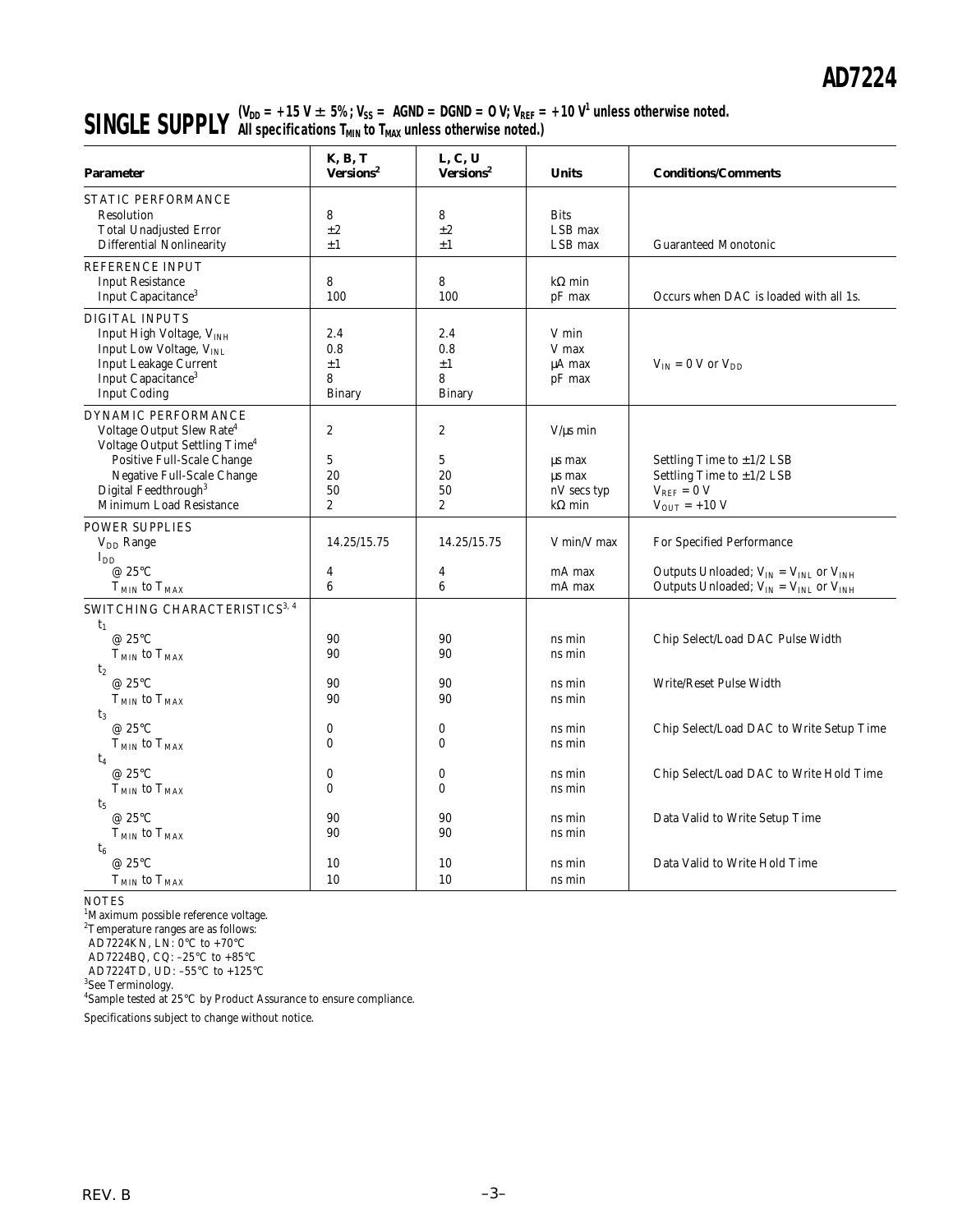# **AD7224**

# **ABSOLUTE MAXIMUM RATINGS<sup>1</sup>**

| $V_{DD}$ to DGND $\ldots \ldots \ldots \ldots \ldots \ldots \ldots \ldots \ldots -0.3$ V, +17 V |
|-------------------------------------------------------------------------------------------------|
|                                                                                                 |
| AGND to DGND $\ldots \ldots \ldots \ldots \ldots \ldots \ldots \ldots \ldots \ldots$            |
| Digital Input Voltage to DGND $\ldots \ldots -0.3$ V, $V_{DD} + 0.3$ V                          |
| $V_{REF}$ to AGND $\ldots \ldots \ldots \ldots \ldots \ldots \ldots -0.3$ V, $V_{DD}$ + 0.3 V   |
|                                                                                                 |
| Power Dissipation (Any Package) to +75°C 450 mW                                                 |
|                                                                                                 |
| <b>Operating Temperature</b>                                                                    |
| Commercial (K, L Versions) $\ldots \ldots \ldots -40$ °C to +85°C                               |
| Industrial (B, C Versions) $\ldots \ldots \ldots \ldots -40^{\circ}C$ to +85°C                  |
| Extended (T, U Versions) $\dots \dots \dots \dots -55^{\circ}C$ to +125°C                       |
|                                                                                                 |
| Lead Temperature (Soldering, 10 secs) $\dots \dots \dots +300^{\circ}C$                         |
|                                                                                                 |

#### **NOTES**

<sup>1</sup>Stresses above those listed under "Absolute Maximum Ratings" may cause permanent damage to the device. This is a stress rating only and functional operation of the device at these or any other conditions above those indicated in the operational sections of this specification is not implied. Exposure to absolute maximum rating conditions for extended periods may affect device reliability.

 $^{2}$ The outputs may be shorted to AGND provided that the power dissipation of the package is not exceeded. Typically short circuit current to AGND is 60 mA.

### **ORDERING GUIDE**

| Model <sup>1</sup> | <b>Temperature</b><br>Range         | Total<br><b>Unadjusted</b><br>Error (LSB) | Package<br>Option <sup>2</sup> |
|--------------------|-------------------------------------|-------------------------------------------|--------------------------------|
| AD7224KN           | $-40^{\circ}$ C to $+85^{\circ}$ C  | $\pm 2$ max                               | $N-18$                         |
| AD7224LN           | $-40^{\circ}$ C to $+85^{\circ}$ C  | $\pm 1$ max                               | $N-18$                         |
| AD7224KP           | $-40^{\circ}$ C to $+85^{\circ}$ C  | $\pm 2$ max                               | $P-20A$                        |
| AD7224LP           | $-40^{\circ}$ C to $+85^{\circ}$ C  | $\pm 1$ max                               | $P-20A$                        |
| AD7224KR-1         | $-40^{\circ}$ C to $+85^{\circ}$ C  | $\pm 2$ max                               | $R-20$                         |
| AD7224LR-1         | $-40^{\circ}$ C to $+85^{\circ}$ C  | $\pm 1$ max                               | $R-20$                         |
| AD7224KR-18        | $-40^{\circ}$ C to $+85^{\circ}$ C  | $\pm 2$ max                               | $R-18$                         |
| AD7224LR-18        | $-40^{\circ}$ C to $+85^{\circ}$ C  | $\pm 1$ max                               | $R-18$                         |
| AD7224BQ           | $-40^{\circ}$ C to $+85^{\circ}$ C  | $\pm 2$ max                               | $Q-18$                         |
| AD7224CQ           | $-40^{\circ}$ C to $+85^{\circ}$ C  | $\pm 1$ max                               | $Q-18$                         |
| AD7224TQ           | $-55^{\circ}$ C to $+125^{\circ}$ C | $\pm 2$ max                               | $Q-18$                         |
| AD7224UQ           | $-55^{\circ}$ C to $+125^{\circ}$ C | $\pm 1$ max                               | $Q-18$                         |
| AD7224TE           | $-55^{\circ}$ C to $+125^{\circ}$ C | $\pm 2$ max                               | $E-20A$                        |
| AD7224UE           | $-55^{\circ}$ C to $+125^{\circ}$ C | $\pm 1$ max                               | $E-20A$                        |
|                    |                                     |                                           |                                |

#### **NOTES**

<sup>1</sup>To order MIL-STD-883 processed parts, add /883B to part number.

Contact your local sales office for military data sheet.

 ${}^{2}E =$  Leadless Ceramic Chip Carrier; N = Plastic DIP;

 $P =$  Plastic Leaded Chip Carrier; Q = Cerdip; R = SOIC.

# **CAUTION**

ESD (electrostatic discharge) sensitive device. Electrostatic charges as high as 4000 V readily accumulate on the human body and test equipment and can discharge without detection. Although the AD7224 features proprietary ESD protection circuitry, permanent damage may occur on devices subjected to high energy electrostatic discharges. Therefore, proper ESD precautions are recommended to avoid performance degradation or loss of functionality.



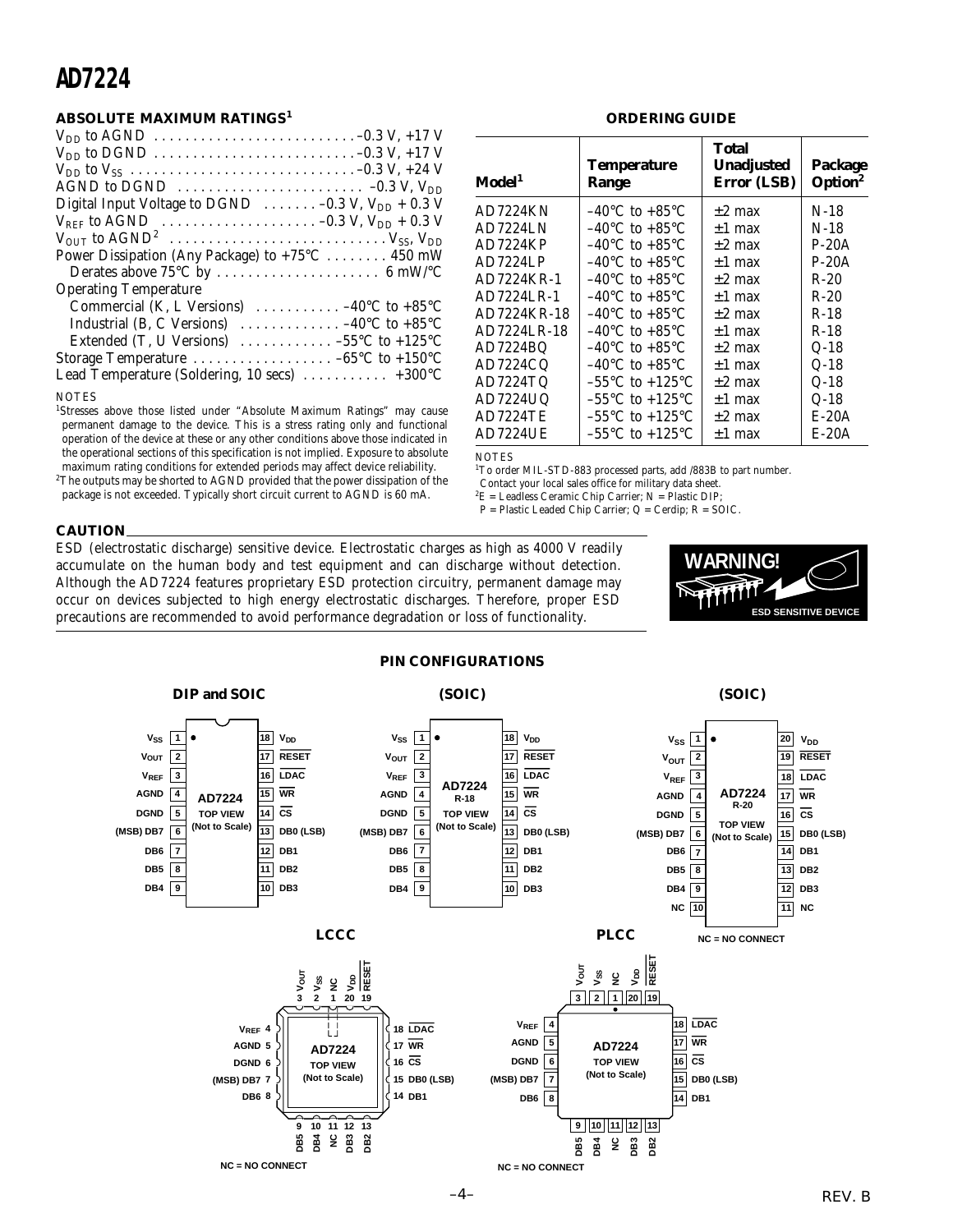# **TERMINOLOGY TOTAL UNADJUSTED ERROR**

Total Unadjusted Error is a comprehensive specification which includes full-scale error, relative accuracy and zero code error. Maximum output voltage is  $V_{REF}$  – 1 LSB (ideal), where 1 LSB (ideal) is  $V_{REF}/256$ . The LSB size will vary over the  $V_{REF}$  range. Hence the zero code error, relative to the LSB size, will increase as  $V_{REF}$  decreases. Accordingly, the total unadjusted error, which includes the zero code error, will also vary in terms of LSBs over the  $V_{REF}$  range. As a result, total unadjusted error is specified for a fixed reference voltage of +10 V.

# **RELATIVE ACCURACY**

Relative Accuracy or endpoint nonlinearity is a measure of the maximum deviation from a straight line passing through the endpoints of the DAC transfer function. It is measured after allowing for zero code error and full-scale error and is normally expressed in LSBs or as a percentage of full-scale reading.

# **DIFFERENTIAL NONLINEARITY**

Differential Nonlinearity is the difference between the measured change and the ideal 1 LSB change between any two adjacent codes. A specified differential nonlinearity of  $\pm 1$  LSB max over the operating temperature range ensures monotonicity.

# **DIGITAL FEEDTHROUGH**

Digital Feedthrough is the glitch impulse transferred to the output due to a change in the digital input code. It is specified in nV secs and is measured at  $V_{REF} = 0$  V.

# **FULL-SCALE ERROR**

Full-Scale Error is defined as:

Measured Value – Zero Code Error – Ideal Value

# **CIRCUIT INFORMATION**

# **D/A SECTION**

The AD7224 contains an 8-bit voltage-mode digital-to-analog converter. The output voltage from the converter has the same polarity as the reference voltage, allowing single supply operation. A novel DAC switch pair arrangement on the AD7224 allows a reference voltage range from +2 V to +12.5 V.

The DAC consists of a highly stable, thin-film, R-2R ladder and eight high speed NMOS single pole, double-throw switches. The simplified circuit diagram for this DAC is shown in Figure 1.



# Figure 1. D/A Simplified Circuit Diagram

The input impedance at the  $V_{REF}$  pin is code dependent and can vary from 8 kΩ minimum to infinity. The lowest input impedance occurs when the DAC is loaded with the digital code 01010101. Therefore, it is important that the reference presents a low output impedance under changing load conditions. The nodal capacitance at the reference terminals is also code dependent and typically varies from 25 pF to 50 pF.

The  $V_{\text{OUT}}$  pin can be considered as a digitally programmable voltage source with an output voltage of:

# $V_{OUT} = D \cdot V_{REF}$

where *D* is a fractional representation of the digital input code and can vary from 0 to 255/256.

# **OP-AMP SECTION**

The voltage-mode D/A converter output is buffered by a unity gain noninverting CMOS amplifier. This buffer amplifier is capable of developing +10 V across a 2 kΩ load and can drive capacitive loads of 3300 pF.

The AD7224 can be operated single or dual supply resulting in different performance in some parameters from the output amplifier. In single supply operation ( $V_{SS} = 0$  V = AGND) the sink capability of the amplifier, which is normally 400 µA, is reduced as the output voltage nears AGND. The full sink capability of 400 µA is maintained over the full output voltage range by tying  $V_{SS}$  to -5 V. This is indicated in Figure 2.



Figure 2. Variation of  $I_{SINK}$  with  $V_{OUT}$ 

Settling-time for negative-going output signals approaching AGND is similarly affected by  $V_{SS}$ . Negative-going settling-time for single supply operation is longer than for dual supply operation. Positive-going settling-time is not affected by  $V_{SS}$ .

Additionally, the negative  $V_{SS}$  gives more headroom to the output amplifier which results in better zero code performance and improved slew-rate at the output, than can be obtained in the single supply mode.

# **DIGITAL SECTION**

The AD7224 digital inputs are compatible with either TTL or 5 V CMOS levels. All logic inputs are static-protected MOS gates with typical input currents of less than 1 nA. Internal input protection is achieved by an on-chip distributed diode between DGND and each MOS gate. To minimize power supply currents, it is recommended that the digital input voltages be driven as close to the supply rails  $(V_{DD}$  and  $DGND)$  as practically possible.

# **INTERFACE LOGIC INFORMATION**

Table I shows the truth table for AD7224 operation. The part contains two registers, an input register and a DAC register.  $\overline{\text{CS}}$ and  $\overline{\text{WR}}$  control the loading of the input register while  $\overline{\text{LDAC}}$ and  $\overline{WR}$  control the transfer of information from the input register to the DAC register. Only the data held in the DAC register will determine the analog output of the converter.

All control signals are level-triggered and therefore either or both registers may be made transparent; the input register by keeping  $\overline{\text{CS}}$  and  $\overline{\text{WR}}$  "LOW", the DAC register by keeping  $\overline{\text{LDAC}}$  and  $\overline{\text{WR}}$  "LOW". Input data is latched on the rising edge of WR.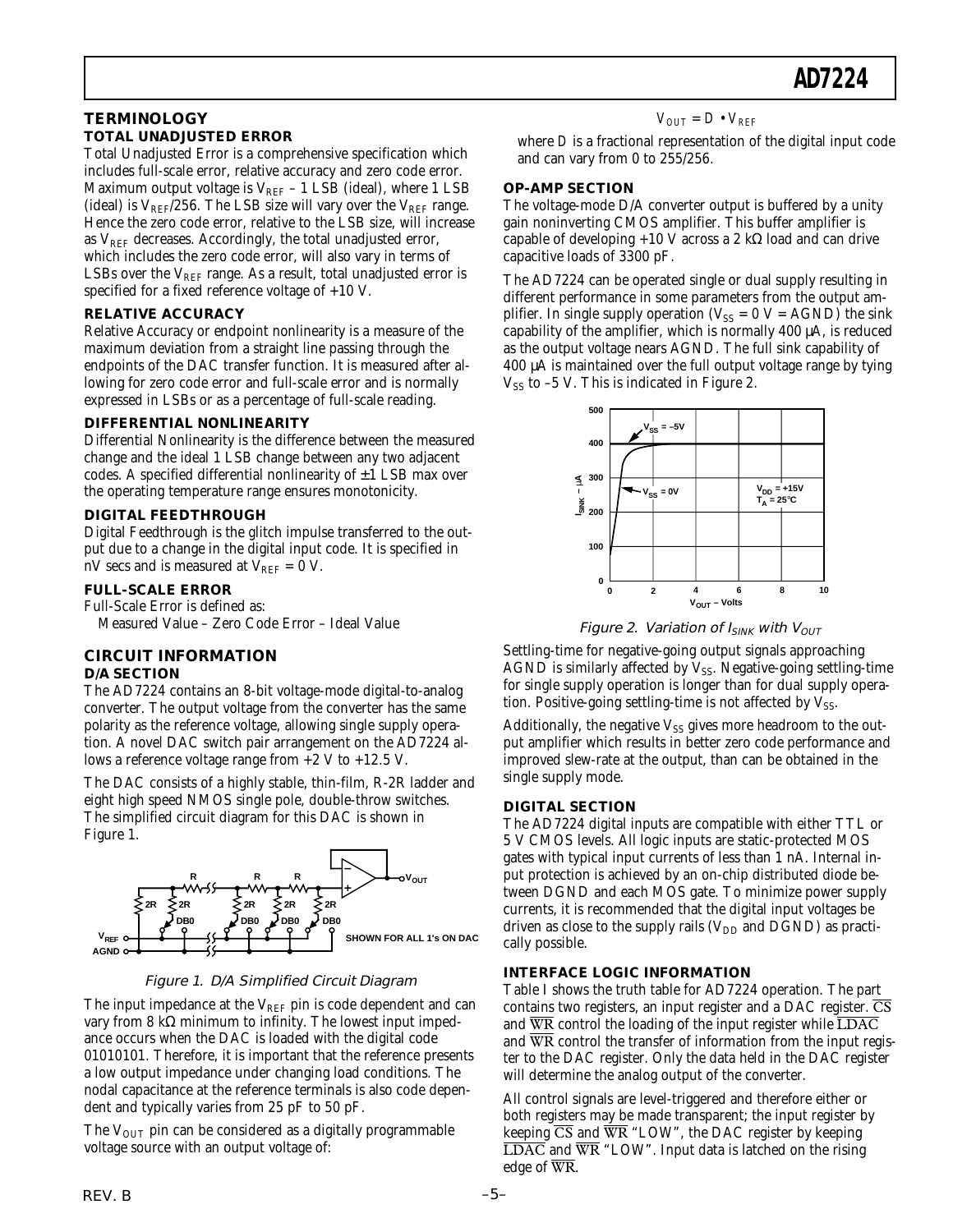# **AD7224**

**Table I. AD7224 Truth Table**

| <b>RESET</b> | $\overline{L}$ DAC | $\overline{\text{WR}}$ | $\overline{\text{CS}}$ | <b>Function</b>                       |
|--------------|--------------------|------------------------|------------------------|---------------------------------------|
| Н            | L                  | L                      | L                      | <b>Both Registers are Transparent</b> |
| H            | X                  | H                      | X                      | <b>Both Registers are Latched</b>     |
| H            | Н                  | X                      | H                      | Both Registers are Latched            |
| н            | Н                  | L                      | L                      | Input Register Transparent            |
| H            | Н                  | f                      | L                      | <b>Input Register Latched</b>         |
| H            | L                  | r<br>T                 | Н                      | DAC Register Transparent              |
| H            | L                  |                        | H                      | DAC Register Latched                  |
|              | X                  | X                      | X                      | <b>Both Registers Loaded</b>          |
|              |                    |                        |                        | With All Zeros                        |
|              | Н                  | Н                      | H                      | Both Register Latched With All Zeros  |
|              |                    |                        |                        | and Output Remains at Zero            |
|              | L                  | L                      | L                      | Both Registers are Transparent and    |
|              |                    |                        |                        | <b>Output Follows Input Data</b>      |

 $H = High State, L = Low State, X = Don't Care.$ 

All control inputs are level triggered.

The contents of both registers are reset by a low level on the RESET line. With both registers transparent, the RESET line functions like a zero override with the output brought to 0 V for the duration of the RESET pulse. If both registers are latched, a "LOW" pulse on RESET will latch all 0s into the registers and the output remains at 0 V after the RESET line has returned "HIGH". The RESET line can be used to ensure power-up to 0 V on the AD7224 output and is also useful, when used as a zero override, in system calibration cycles. Figure 3 shows the input control logic for the AD7224.



Figure 3. Input Control Logic



**NOTES:**

1. ALL INPUT SIGNAL RISE AND FALL TIMES MEASURED FROM 10% TO 90% OF V<sub>DD</sub>.  $t_r = t_f = 20$ ns OVER V<sub>DD</sub> RANGE

**2. TIMING MEASUREMENT REFERENCE LEVEL IS 2**

Figure 4. Write Cycle Timing Diagram

# **SPECIFICATION RANGES**

For the DAC to maintain specified accuracy, the reference voltage must be at least 4 V below the  $V_{DD}$  power supply voltage. This voltage differential is required for correct generation of bias voltages for the DAC switches.

With dual supply operation, the AD7224 has an extended  $V_{DD}$ range from  $+12$  V  $\pm$  5% to  $+15$  V  $\pm$  10% (i.e., from  $+11.4$  V to +16.5 V). Operation is also specified for a single  $V_{DD}$  power supply of  $+15$  V  $\pm$  5%.

Performance is specified over a wide range of reference voltages from 2 V to  $(V_{DD} - 4 V)$  with dual supplies. This allows a range of standard reference generators to be used such as the AD580,

a +2.5 V bandgap reference and the AD584, a precision +10 V reference. Note that in order to achieve an output voltage range of 0 V to +10 V, a nominal +15 V  $\pm$  5% power supply voltage is required by the AD7224.

# **GROUND MANAGEMENT**

AC or transient voltages between AGND and DGND can cause noise at the analog output. This is especially true in microprocessor systems where digital noise is prevalent. The simplest method of ensuring that voltages at AGND and DGND are equal is to tie AGND and DGND together at the AD7224. In more complex systems where the AGND and DGND intertie is on the backplane, it is recommended that two diodes be connected in inverse parallel between the AD7224 AGND and DGND pins (IN914 or equivalent).

# **Applying the AD7224 UNIPOLAR OUTPUT OPERATION**

# This is the basic mode of operation for the AD7224, with the output voltage having the same positive polarity as  $V_{REF}$ . The AD7224 can be operated single supply  $(V_{SS} = AGND)$  or with positive/negative supplies (see op-amp section which outlines the advantages of having negative  $V_{SS}$ ). Connections for the unipolar output operation are shown in Figure 5. The voltage at  $V<sub>REF</sub>$  must never be negative with respect to DGND. Failure to observe this precaution may cause parasitic transistor action and possible device destruction. The code table for unipolar output operation is shown in Table II.



Figure 5. Unipolar Output Circuit

**Table III. Unipolar Code Table**

| MSB                                                                | <b>DAC Register Contents</b><br>LSB | <b>Analog Output</b>                                        |
|--------------------------------------------------------------------|-------------------------------------|-------------------------------------------------------------|
|                                                                    | 1111 1111                           | $+V_{REF}\left(\frac{255}{256}\right)$                      |
| 1000                                                               | 0001                                | $+V_{REF}\left(\frac{129}{256}\right)$                      |
| 1000                                                               | 0000                                | $+V_{REF}\left(\frac{128}{256}\right) = +\frac{V_{REF}}{2}$ |
| 0111                                                               | 1111                                | $+V_{REF}\left(\frac{127}{256}\right)$                      |
| 0000                                                               | 0001                                | $+V_{REF}\left(\frac{1}{256}\right)$                        |
| 0000                                                               | 0000                                | $\theta V$                                                  |
| <i>Note</i> : 1 $LSB = (V_{REF})(2^{-8}) = V_{REF}(\frac{1}{256})$ |                                     |                                                             |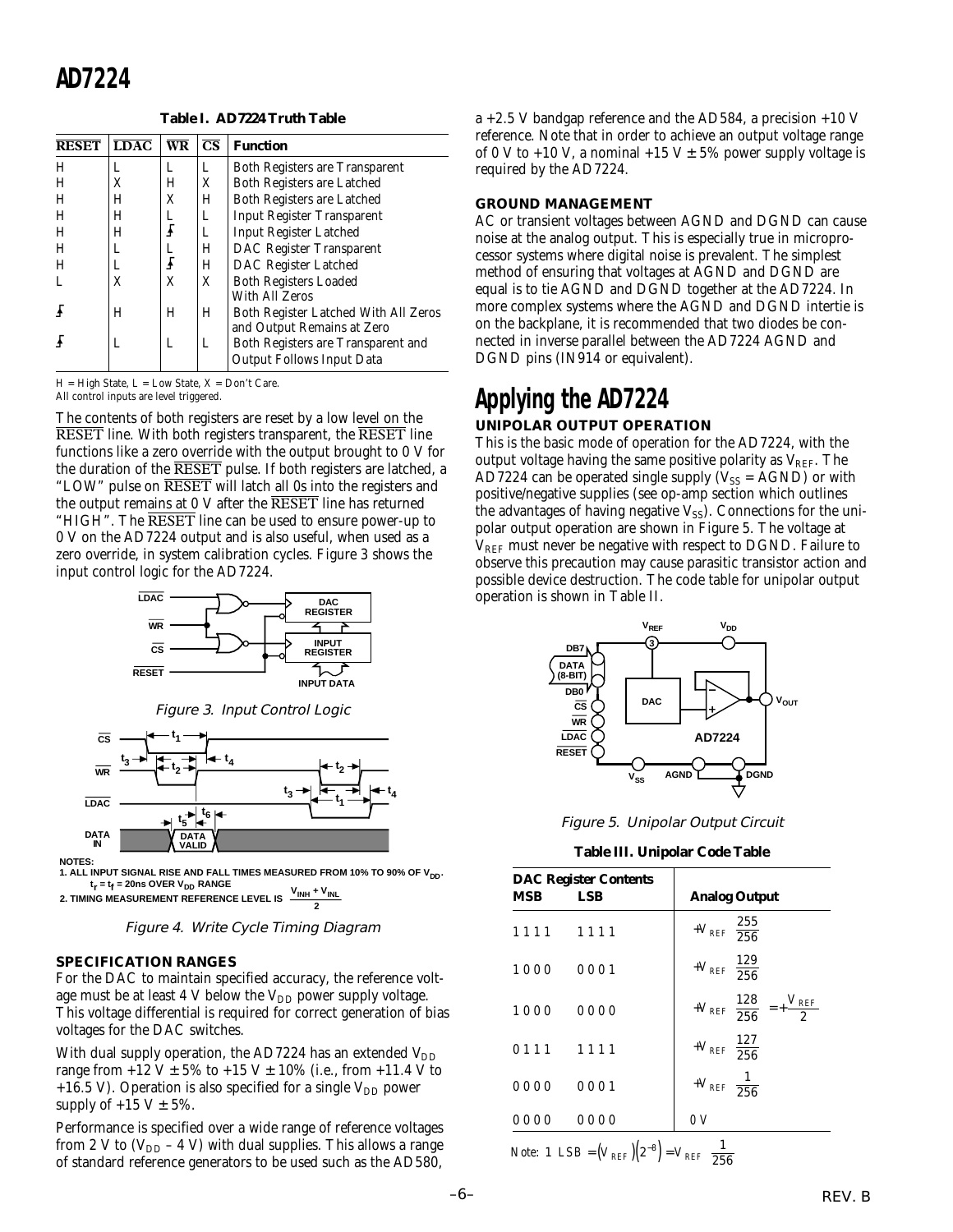# **AD7224**

## **BIPOLAR OUTPUT OPERATION**

The AD7224 can be configured to provide bipolar output operation using one external amplifier and two resistors. Figure 6 shows a circuit used to implement offset binary coding. In this case

$$
V_O = \left(1 + \frac{R2}{R1}\right) \bullet \left(D \ V_{REF}\right) - \left(\frac{R2}{R1}\right) \bullet \left(V_{REF}\right)
$$
  
With  $R1 = R2$ 

$$
V_O = (2 D - 1) \cdot V_{REF}
$$

where *D* is a fractional representation of the digital word in the DAC register.

Mismatch between R1 and R2 causes gain and offset errors; therefore, these resistors must match and track over temperature. Once again, the AD7224 can be operated in single supply or from positive/negative supplies. Table III shows the digital code versus output voltage relationship for the circuit of Figure 6 with  $R1 = R2$ .



Figure 6. Bipolar Output Circuit

|  |  | Table III. Bipolar (Offset Binary) Code Table |  |  |
|--|--|-----------------------------------------------|--|--|
|--|--|-----------------------------------------------|--|--|

| <b>MSB</b> | <b>DAC Register Contents</b><br>LSB | <b>Analog Output</b>                              |
|------------|-------------------------------------|---------------------------------------------------|
| 1111       | 1111                                | $+V_{REF}\left(\frac{127}{128}\right)$            |
| 1000       | 0001                                | $+V_{REF}\left(\frac{1}{128}\right)$              |
| 1000       | 0000                                | $\theta V$                                        |
| 0 1 1 1    | 1111                                | $-V_{REF}\left(\frac{1}{128}\right)$              |
| 0000       | 0001                                | $-V_{REF}\left(\frac{127}{128}\right)$            |
| 0000       | 0000                                | $-V_{REF}\left(\frac{128}{128}\right) = -V_{REF}$ |

# **AGND BIAS**

The AD7224 AGND pin can be biased above system GND (AD7224 DGND) to provide an offset "zero" analog output voltage level. Figure 7 shows a circuit configuration to achieve this. The output voltage,  $V_{\text{OUT}}$ , is expressed as:

 $V_{OUT} = V_{BIAS} + D \cdot (V_{IN})$ 

where *D* is a fractional representation of the digital word in DAC register and can vary from 0 to 255/256.

For a given  $V_{IN}$ , increasing AGND above system GND will reduce the effective  $V_{DD}-V_{REF}$  which must be at least 4 V to ensure specified operation. Note that  $V_{DD}$  and  $V_{SS}$  for the AD7224 must be referenced to DGND.



Figure 7. AGND Bias Circuit

# **MICROPROCESSOR INTERFACE**



Figure 8. AD7224 to 8085A/8088 Interface



Figure 9. AD7224 to 6809/6502 Interface



Figure 10. AD7224 to Z-80 Interface



Figure 11. AD7224 to 68008 Interface